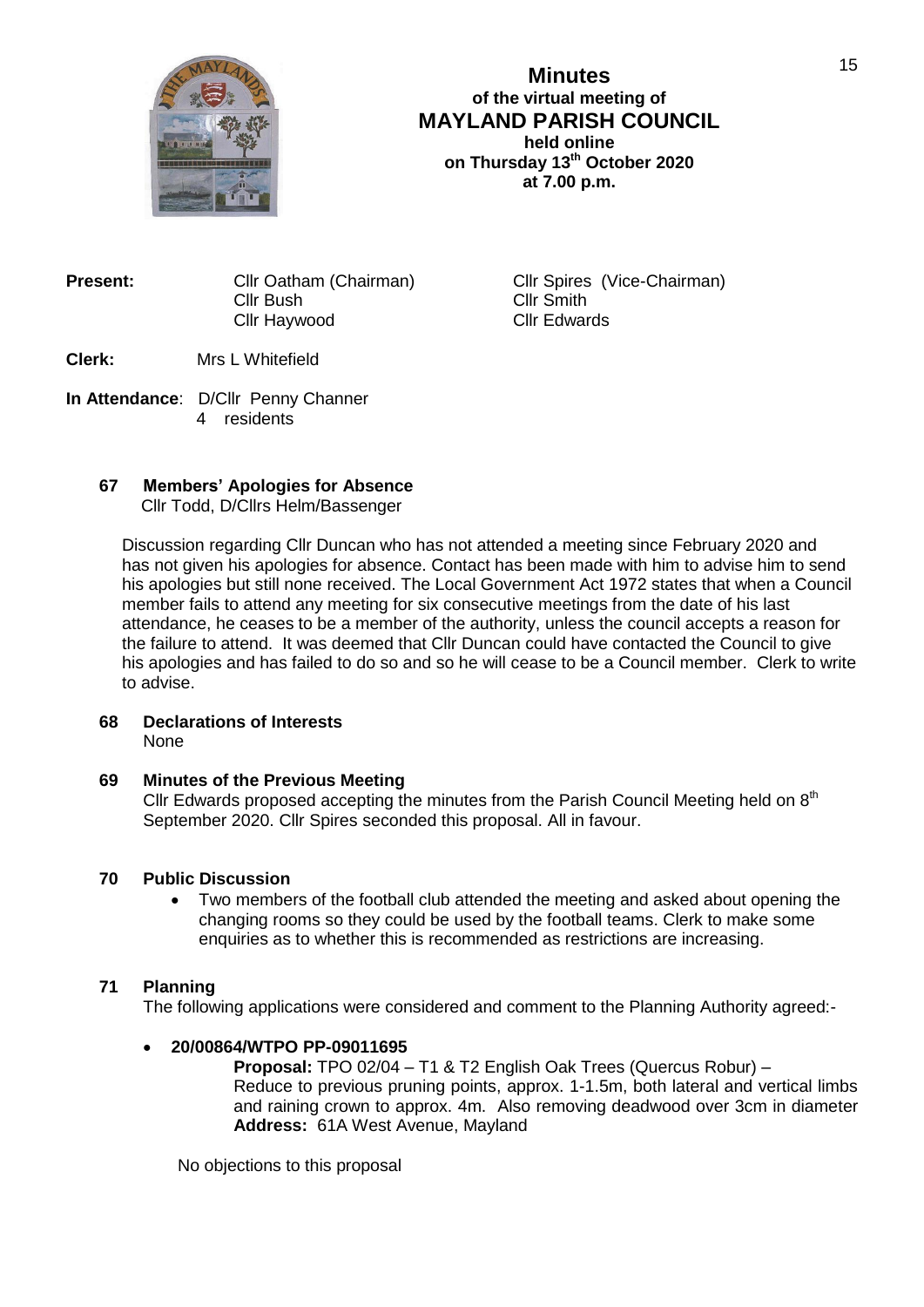## **20/00684/HOUSE PP-08872306**

**Proposal**: Single storey rear extension and single storey outbuilding with covered walkway.

**Address**: Fiddlers Rest, 1 Mill Road,

Cllr Edwards stated that some detail on the drawings was missing and would forward to the Clerk for MDC.

No objections to this proposal.

### **20/00734/FUL PP-08914564 (Revised Plans)**

**Proposal:** Change of use from Class B1 to Class B8 together with ancillary works to the existing buildings. **Address:** Eastern Petroleum Supplies Ltd, Land Adjacent Newhouse Farm, Maldon Road, Mayland

All objected to this proposal, therefore the recommendation to MDC is the refusal of this proposal. The following reasons are given:

- Policy T2 Accessibility
- **Unsuitable location for business use and access due to the dangerous** junction.
- This application has been sent for referral to the area planning committee.

### **20/00911/HOUSE PP-09043974**

**Proposal**: Erection of single storey rear extension, single storey front extension to garage, roof lights and front and rear dormers. **Address**: 16, Nipsells Chase, Mayland

All objected to this proposal, therefore the recommendation to MDC is the refusal of this proposal. The following reasons are given:

- Overdevelopment of area
- Not in character with rural aspect
- **Insufficient parking for living accommodation**
- **Policy D1 Design, quality and built environment**

# **20/00913/COUPA**

**Proposal:** Change of use of 30-34 Imperial Avenue from retail to residential. Including internal alterations to the building and alterations to the fenestration. Each room has a large window ensuring adequate natural light to all habitable rooms.

**Address:** 30 Imperial Avenue, Mayland

All objected to this proposal, therefore the recommendation to MDC is the refusal of this proposal. The following reasons are given:

- **Policy E2 Retail Provision a need for this service in the village**
- Policy E1 Employment loss of jobs if this planning is approved
- Policy I1 Infrastructure and Services The loss of this retailer would affect not only Mayland but the surrounding villages.
- This application has been sent for referral to the area planning committee.

### **20/00726/HOUSE PP-08909086**

**Proposal:** Single storey rear and side extension Address: 26 Promenade, Mayland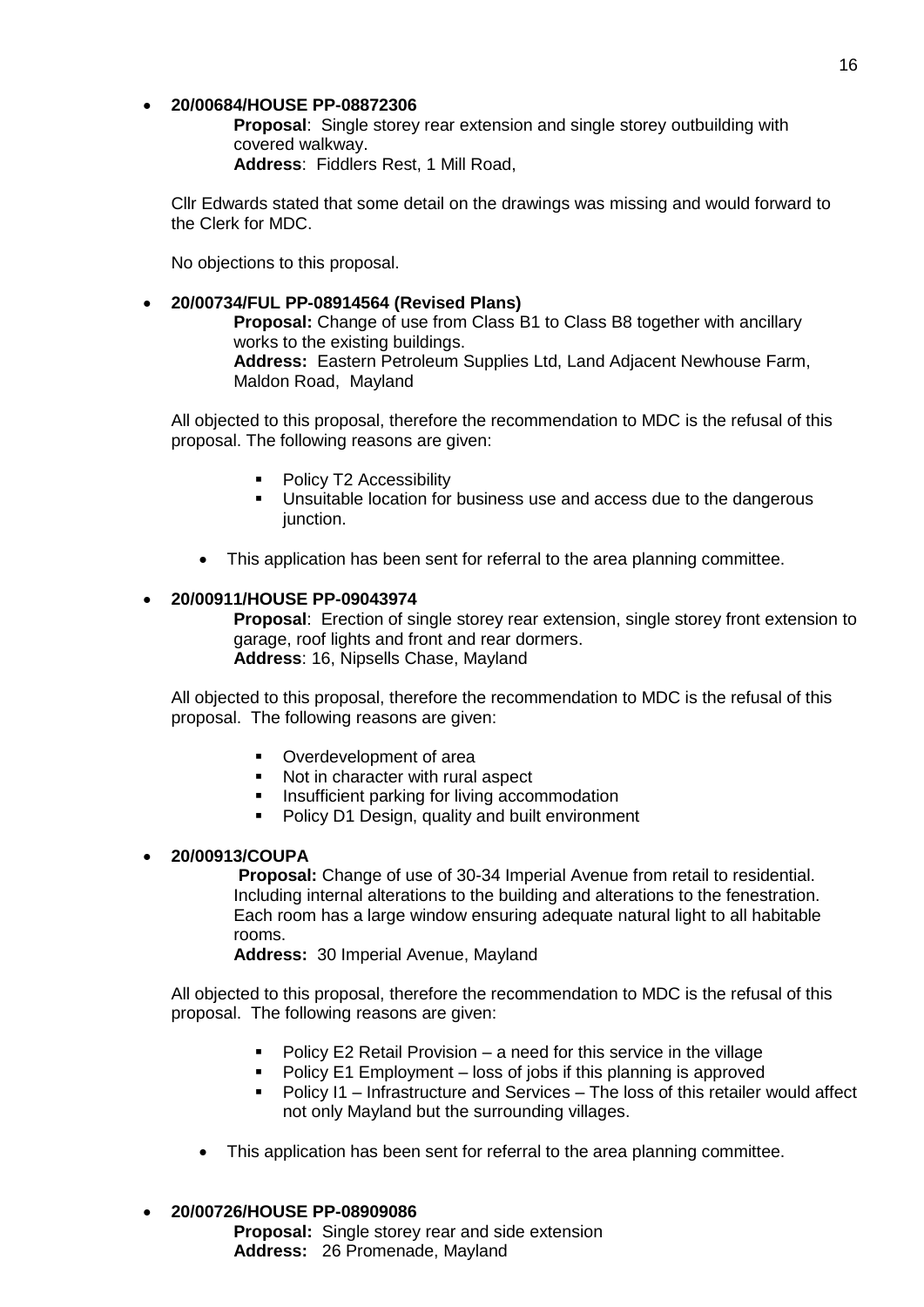No objections to this proposal providing there is a lawful licence in place for the business of Dog Paws. This has been confirmed by Maldon District Council.

- **20/00783/FUL**
- **20/00784/LBC**

**Proposal:** Demolition of part single/part two-storey rear extensions, extension of two storey rear extension and conversion of the building to four dwelling with associated parking, landscape and amenity area.

**Address:** The Mayland Mill, Steeple Road, Mayland

All objected to this proposal, therefore the recommendation to MDC is the refusal of this proposal. The following reasons are given:

- **Policy E2 Retail Provision**
- Policy E1 Employment
- Policy E3 Community Services and Facilities
- Policy I1 Infrastructure and services
- This historic building should be preserved and the current retail provision provides employment for the village and a service for Mayland and surrounding villages.
- This application has been sent for referral to the area planning committee.

#### **DECISIONS**

- **HOUSE/MAL/20/00691** Alterations to dwelling and two front dormers 99 West Avenue, Mayland **APPROVED**
- **LDP/MAL/20/00706** Claim for lawful development certificate for a proposed new rear dormer to existing roof. 99, West Avenue, Mayland **APPROVED**
- **HOUSE/MAL/20/00682** Alterations to dwelling and addition of glazed balcony 267 Esplanade, Mayland **APPROVED**
- **HOUSE/MAL/20/00748** Demolition of existing garage and erection of side and rear single storey extension 14a Wembley Avenue,Mayland **APPROVED**

Discussion took place with regard to procedure to represent parishes at area planning meetings. D/Cllr Channer informed the council that video representation would soon be available as well as a written representation. Cllr Haywood offered to attend these meetings to represent the parish. Clerk to confirm procedure with D/Cllr Helm.

### **72 Finance**

.

Councillors received a list of all payments and receipts. The approved payments and receipts are listed below: -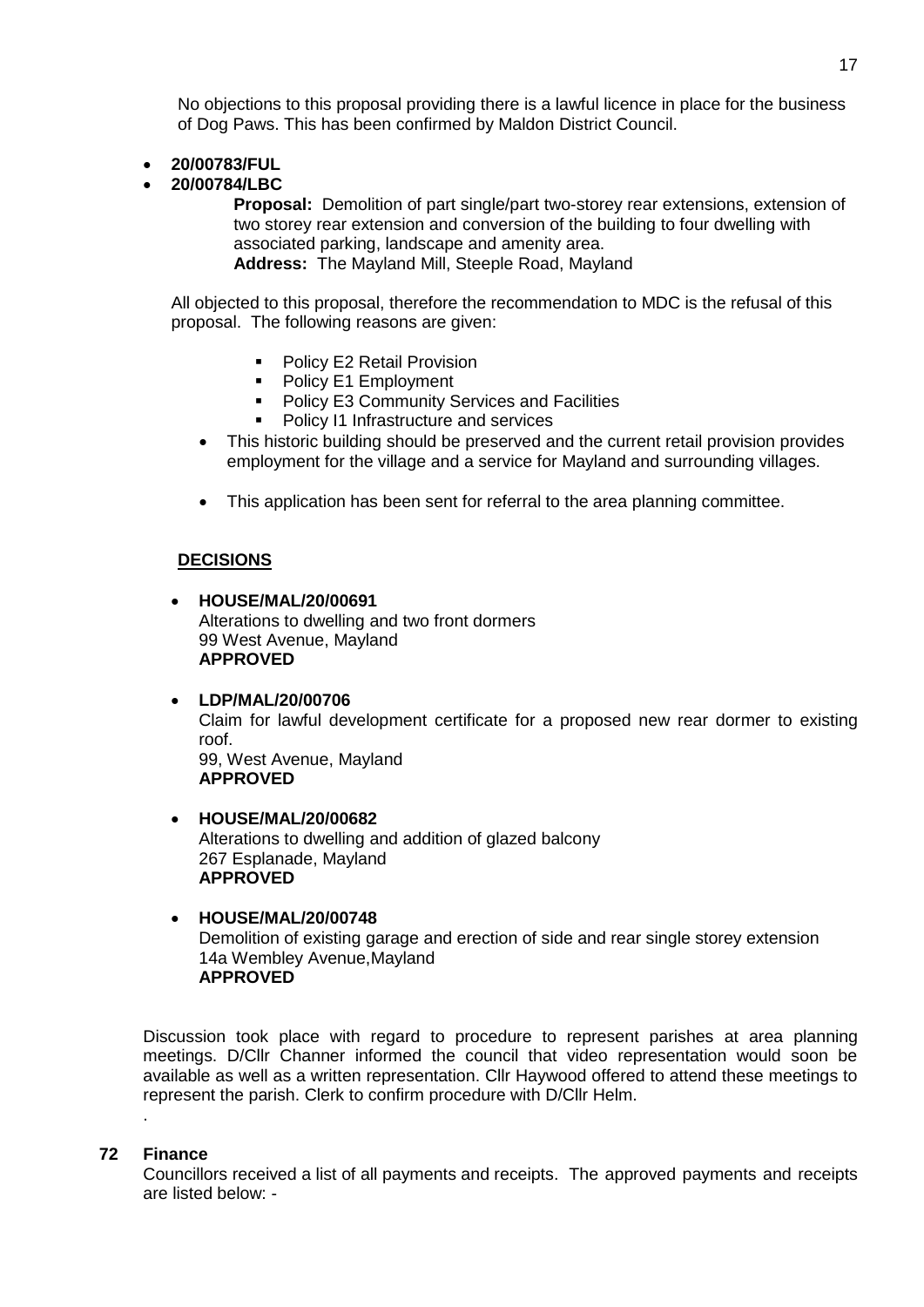| <b>FAINENIJ</b> |                                |                                               |          |
|-----------------|--------------------------------|-----------------------------------------------|----------|
| Date            | Payee                          | Service/supply                                | £ Net    |
| 08-Sep-20       | <b>County Broadband</b>        | WiFi                                          | 27.61    |
| 11-Sep-20       | Eon                            | <b>Street Lighting</b>                        | 154.90   |
| 22-Sep-20       | Voipfone                       | Renewal Fee                                   | 3.00     |
| 01-Oct-20       | Ahead4                         | Licence fee for Logmein                       | 3.00     |
| 07-Sep-20       | Zoom                           | Monthly subscription                          | 11.99    |
| 10-Sep-20       | <b>Marlow Paints</b>           | 12 x Skatepark paint - grey                   | 117.43   |
| 21-Sep-20       | J Gard & Son                   | 6 x Posts for park                            | 65.22    |
| 25-Sep-20       | Immaercula Co Ltd              | 6 x toilet brushes for LPH                    | 37.48    |
| 17-Sep-20       | Wel. Medical                   | 1 x Disposable battery for defib at LPH       | 160.00   |
| 05-Oct-20       | MSJ Garwood                    | Grounds Maintenance September                 | 1,824.65 |
| 05-Oct-20       | MSJ Garwood                    | Overmark 5 football pitches x 2               | 230.00   |
| 13-Oct-20       | <b>Maldon District Council</b> | Community Engagement July & August            | 410.40   |
| 13-Oct-20       | A.G Engineering                | To repair skate park ramp hand rail           | 230.00   |
| 25-Sep-20       | Wickes                         | Magnolia paint for corridor, gloss for frames | 47.08    |
| 13-Oct-20       | Petty Cash                     | Top up                                        | 5.50     |
| 15-Oct-20       | NEST                           | <b>Staff Pension</b>                          | 173.44   |
| 25-Oct-20       | <b>MPC Staff</b>               | <b>Staff Wages</b>                            | 2,663.21 |
|                 |                                |                                               | 6,164.91 |

### **RECEIPTS**

**PAYMENTS**

| 16-Sep-20   | Mayland football club   | Football Fees Aug/Sep  | 360.00<br>50,094.50 |
|-------------|-------------------------|------------------------|---------------------|
| 14-Sep-20   | Maldon district Council | Precept payment        | 49,628.00           |
| $11-Sep-20$ | Kirsty Tattam           | <b>Memorial Plaque</b> | 45.00               |
| 08-Sep-20   | <b>Ayletts Charity</b>  | Donation contribution  | 61.50               |

### **PETTY CASH**

05-Oct-20 Mayland Service Station Petrol for strimmer **5.50**

Cllr Oatham proposed that these payments be accepted. Cllr Spires seconded this proposal.

Cllr Haywood to verify and sign the bank reconciliations.

Mayland Parish Council has received a grant of £10,000 to help with loss of income due to Covid-19. Possibly use some towards space climber and to tarmac Cherry Alley. Clerk to check with insurance company as not owned by council.

### **73 Clerks Report**

Each Councillor has received an update on matters from the previous meeting.

# **74 Lawling Park Committee**

- **Covid-19.** Information received from Essex County Council about moving into Tier 2. Leaflets might need to be distributed. Cllr Haywood has team in place to do this.
- **Bakersfield Boundary** Groundsmen have cleared all around trees on boundary of Bakersfield. Query whether it was to remain kept this way or just small paths. Cllr Spires to visit site and report back.
- **Defib custodian**  Clerk to ask Groundsmen to monitor defibrillator at Lawling Hall and check that batteries and pads are still working.
- **Remembrance Day**  To purchase 2 wreaths one for church and one for memorial garden. Discussion what service could be held this year and on what day.
- **What3words**  Clerk to publish on website and FB page a list of locations using the what3words app.